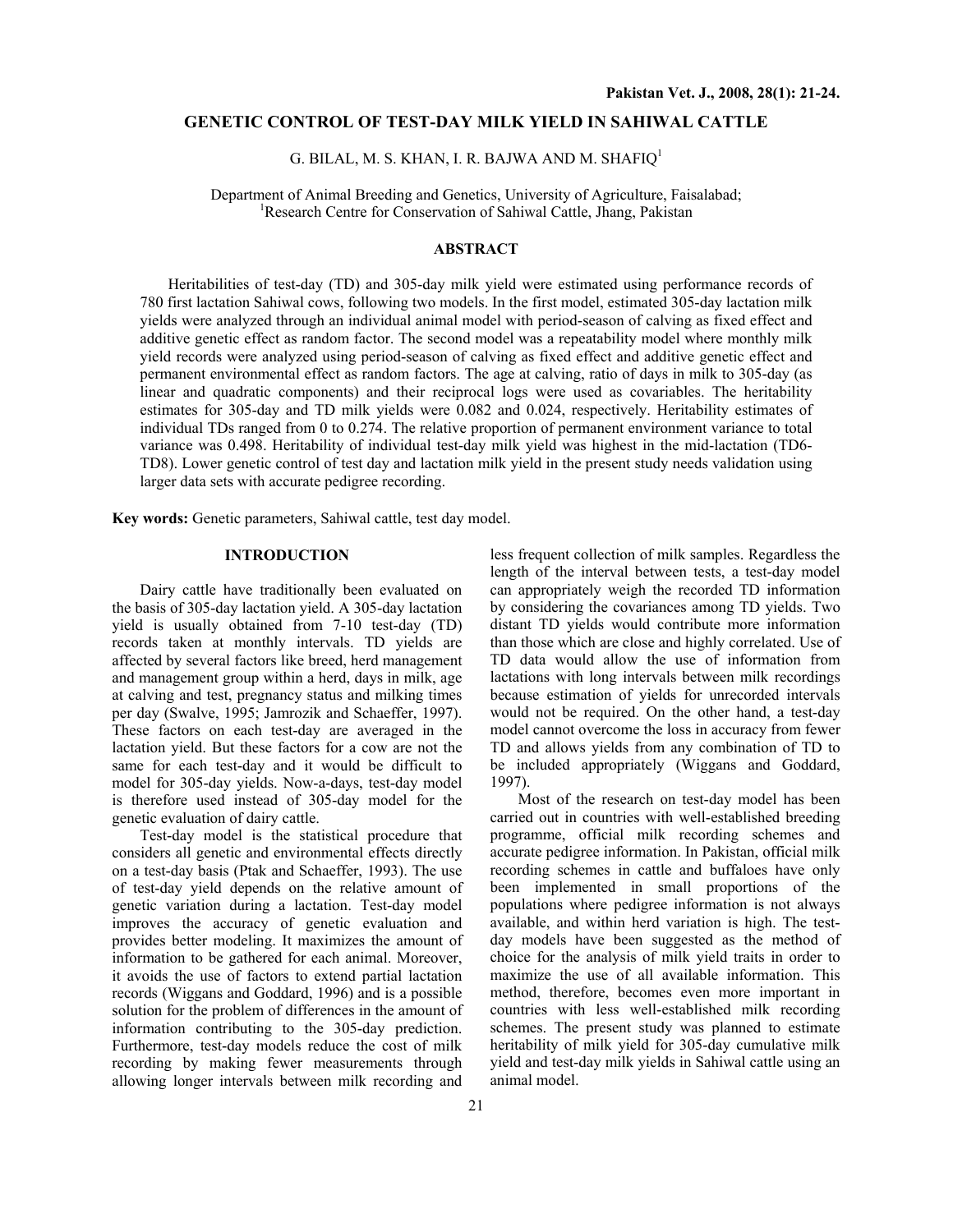# **MATERIALS AND METHODS**

The 4-weekly milk yield records of 780 first lactation Sahiwal cows calving between 1985 and 2005 at the Livestock Experiment Station, Jahangirabad (Khanewal), Pakistan were used for the present study. The test-day (TD) information was stored in data files containing cow identification number, date of birth, calving date, sire, dam and milk yield. Editing was done on the basis of missing identification, birth and calving or test date. All the cows with missing sire identification were not used in the final data file. All the cows with lactation length less than 60 days were also excluded. Age at test-day was defined as number of months from birth. Test-day yield was limited to 1-30 liters of milk. In the TD analysis, only first 10 test-day yields were used. The final data file contained 590 first lactation records of Sahiwal cows. Year of calving was divided into three periods (1985-1991, 1992-1998 and 1999-2005). Four calving seasons were defined: winter (December to February), spring (March to May), summer (June to August) and autumn (September to November). In this study, only a combination of period and season of calving with 12 levels was used. The 305-day milk yield was defined as milk yield upto 305 days of lactation. The 305-day lactation yield was calculated by multiplying the monthly test day yield with 30.5. The number of test-day records per cow averaged 6.69 (Table 1).

**Table 1: The data structure for 305-day and test-day (TD) models** 

| Item                                | No.  |
|-------------------------------------|------|
| No. of first lactation records      | 590  |
| No. of TD records                   | 3949 |
| No. of animals                      | 1010 |
| Periods                             | 3    |
| Seasons                             | 4    |
| Period-season                       | 12   |
| <b>Sires</b>                        | 112  |
| Dams                                | 470  |
| Mean TD records per cow (limited to | 6.69 |
| first 10 TD records)                |      |

For 305-day lactation milk yield, following individual animal model was used:

- $\mathbf{Y}_{ijk} = \mathbf{P}\mathbf{S}_i + \mathbf{b}_1\mathbf{X}_{1ijk} + \mathbf{b}_2\mathbf{X}_{2ijk} + \mathbf{a}_j + \mathbf{e}_{ijk}$  (Model I)
- $Y_{ijk}$  = 305-day milk yield record
- $PS_i$  = fixed effect of period and season of calving (12 combinations)
- $X_1$  = age at calving (as a covariable)
- $X_2$  = (age at calving)<sup>2</sup> (as a covariable)

 $a_i$  = animal's random additive genetic effect

 $e_{ijk}$  = random residual effect.

For test-day milk yield, following repeatability animal model was used:

$$
Y_{ijk} = PS_i + b_1 X_{1ijk} + b_2 X_{2ijk} + b_3 X_{3ijk} + b_4 X_{4ijk} + b_5 X_{5ijk} + a_i + pe_j + e_{ijk}
$$
 (Model II), where

- $Y_{ijk}$  = milk yield record from a single TD
- $PS<sub>i</sub>$  = fixed effect of period and season of calving (12) combinations)
- $X_1$  = age at calving (as a covariable)
- $X_2 =$  DIM/c (as a covariable), where c is a constant set to 305
- $X_3$  = (DIM/c)<sup>2</sup>(as a covariable)
- $X_4 = ln(c/DIM)$  (as a covariable)
- $X_5 = [ln(c/DIM)]^2$  (as a covariable)
- $a_j$  = animal's random additive genetic effect
- $pe_i$  = effect of random permanent environment of the cow during lactation
- $e_{ijk}$  = random residual effect.

The repeatability model used in the present study was similar to that of Kaya *et al.* (2003). Test-day yields were taken as repeated measurements and four covariates were used to account for the shape of lactation curve. Variance components for 305-day and TD milk yields were estimated by DFREML programme (Meyer, 1997) which uses REML procedure for variance component estimation.

#### **RESULTS AND DISCUSSION**

Phenotypic means and standard errors of 305-day milk yield and test-day milk yield for the first lactation Sahiwal cows are given in Table 2. Average 305-day milk yield was found to be  $1142 \pm 26$  kg, while test-day (TD) yield was  $5.6 \pm 0.11$  kg.

Estimates of (co)variance components, heritability estimates for TD and 305-day milk yields are presented in Table 3. The heritability estimate for 305-day and

**Table 2: Phenotypic means and standard error for 305-day and test-day milk yield (kg)** 

| <b>Trait</b>                | No. of  | Milk yield       |  |  |  |
|-----------------------------|---------|------------------|--|--|--|
|                             | records | $(\pm SE)$       |  |  |  |
| 305-day milk yield          | 590     | $1142 \pm 26.00$ |  |  |  |
| TD1                         | 590     | $6.1 \pm 0.10$   |  |  |  |
| TD <sub>2</sub>             | 590     | $6.4 \pm 0.12$   |  |  |  |
| TD <sub>3</sub>             | 585     | $6.0 \pm 0.12$   |  |  |  |
| TD4                         | 518     | $5.7 \pm 0.11$   |  |  |  |
| TD5                         | 465     | $5.3 \pm 0.11$   |  |  |  |
| TD <sub>6</sub>             | 404     | $4.9 \pm 0.12$   |  |  |  |
| TD7                         | 310     | $4.8 \pm 0.12$   |  |  |  |
| TD <sub>8</sub>             | 222     | $4.8 \pm 0.14$   |  |  |  |
| TD9                         | 160     | $4.6 \pm 0.14$   |  |  |  |
| TD <sub>10</sub>            | 104     | $4.3 \pm 0.18$   |  |  |  |
| Overall test-day milk yield | 3949    | $5.6 \pm 0.11$   |  |  |  |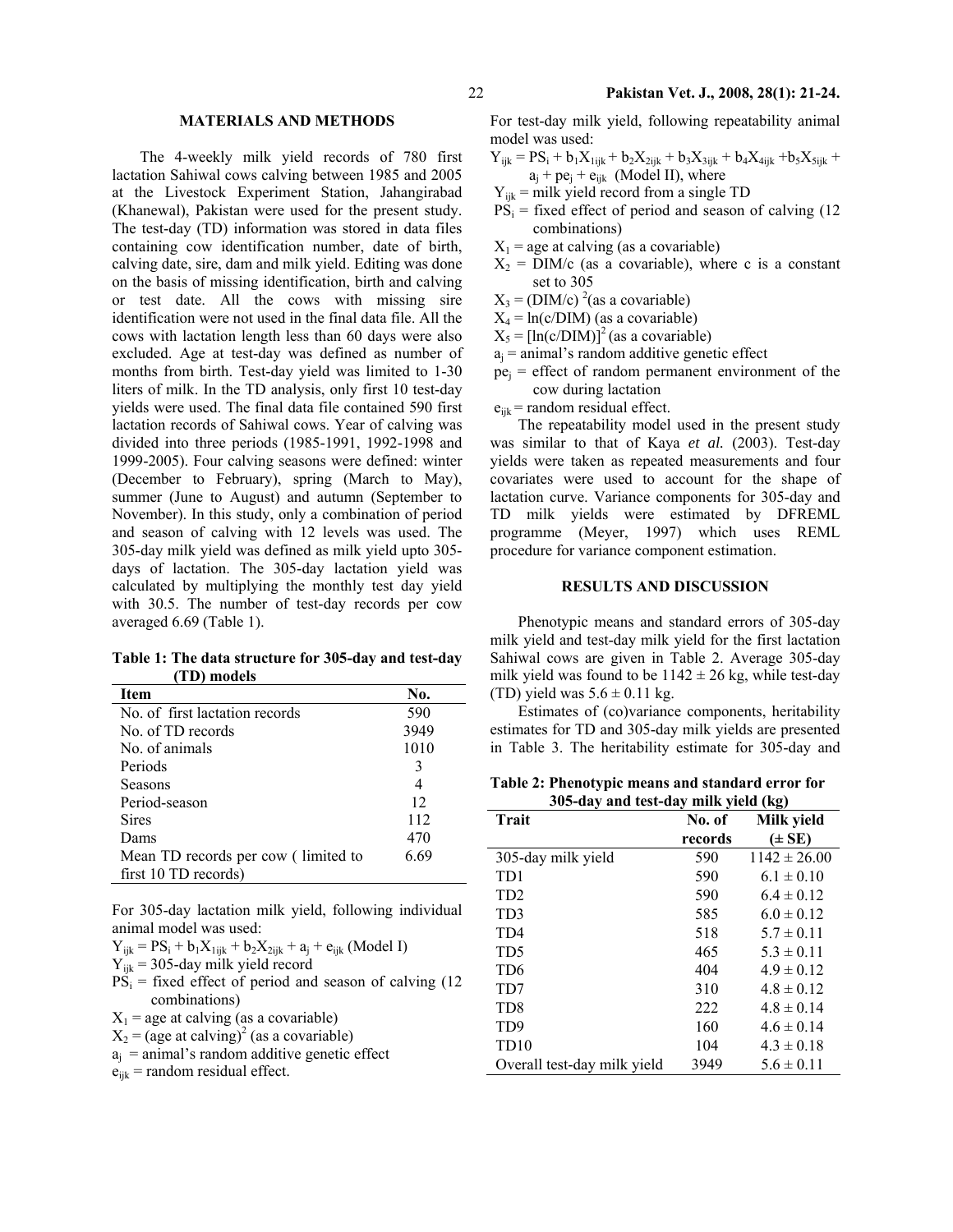TD milk yields were 0.082 and 0.024, respectively. These estimates were lower than the earlier work on test-day model (Swalve, 1995; Kaya *et al.,* 2003; Ilatsia *et al.,* 2007). It might be due to the smaller number of observations, different environmental conditions and model used for the analysis. In the present study, the heritability of TD milk yield was lower than that of 305-day milk yield. This is in line with the studies of Swalve (1995), Kaya *et al.* (2003) and Shadparvar and Yazdanshenas (2005). The relative proportion of permanent environment variance to total variance was 0.498, which is similar to that reported by Bhatti *et al*. (2007).

Higher values of residual variance in the present study may be due to the inclusion of period-season effects in the model. Residual variances could be lowered with the inclusion of herd-test-date effects in the model but data were too limited to opt for that. The magnitudes of heritability estimates were lower in the present study. Meyer e*t al.* (1989) and Swalve (1995) reported that when the herd-test-date effect was included in the model instead of herd-year-season effect, higher heritability estimates were obtained. Detection of differences among animals at genetic and environmental level was enhanced by assigning the cows year-season of test-day milk yield instead of yearseason of calving. More environmental variation was removed by comparing the cows based on test-day sampling than on the period of calving (Rekaya *et al.,*  1999; Ilatsia *et al.,* 2007).

Additive genetic and residual variance components and heritability estimates for individual test-days (TD1- TD10) are presented in Table 4. The additive genetic variance increased with increasing length of lactation. Highest additive variance was observed in the midlactation (TD6-TD8). Additive variance decreased towards the end of lactation. Residual variance showed a decreasing trend with increasing length of lactation and was lowest at the end of lactation. Heritability estimates of individual test day records were highest in the mid-lactation (TD6-TD8) and values ranged from 0.221 to 0.274. These findings are in agreement with the previous studies (Ptak and Schaeffer, 1993; Shadparvar and Yazdanshenas, 2005). Heritability estimates in the beginning and end of lactation were unexpectedly lower. The first test-day yield is comparatively less reliable than the subsequent yields. It usually takes few days after calving and many environmental factors like feeding before calving affect the trait (Shadparvar and Yazdanshenas, 2005). Very low heritability estimates may be due to the lower number of observations used in the present study as well as pronounced fluctuations due to feeding and managemental conditions which masked the estimation of additive genetic variance. Random regression models generally give higher heritability estimates compared to ordinary test-day models (Jamrozik and Schaeffer, 1997). Kettunen *et al.* (1998) observed that random regression models gave higher estimates of heritability than that of multiple trait models.

#### **Conclusions**

The Present study attempted to document the genetic control of milk yield recorded at 4-week interval and cumulative lactation milk yield for first parity Sahiwal cows. The residual variances were high and additive genetic variances were low. The test-day models are more precise than the lactation yield models but the data set used in the present study was limited for genetic parameter estimation.

**Table 3: Estimates of variance components, heritability estimates and permanent environment effects for 305-day and test- day models** 

| $h^2 (\pm SE)$<br>72 PE<br>-4T              |                          |
|---------------------------------------------|--------------------------|
| 356549.0<br>$0.082 \pm 0.0768$<br>$\,$ $\,$ | $\overline{\phantom{0}}$ |
| 222<br>$0.024 \pm 0.0464$<br>2 1 Q<br>      | ∪.∪∠                     |
| $\sim$ $\sim$                               |                          |

 $\sigma^2$ A= Additive genetic variance;  $\sigma^2$ E= Residual variance;  $\sigma^2$ PE= Permanent environmental variance; h<sup>2</sup>= Heritability;  $PE=$  Relative portion of permanent environment to total variance;  $r =$  Repeatability

|                                             |  |  |  |  |  |  | Table 4: Additive $(\sigma^2 A)$ and residual $(\sigma^2 E)$ variance components and heritability estimates $(h^2)$ of |  |  |  |
|---------------------------------------------|--|--|--|--|--|--|------------------------------------------------------------------------------------------------------------------------|--|--|--|
| individual test-day (TD) milk yield records |  |  |  |  |  |  |                                                                                                                        |  |  |  |

|                |                          |                |       | <u>mutyhuudi test-udy (TD) miik yleid Techi us</u> |       |       |       |       |      |                          |
|----------------|--------------------------|----------------|-------|----------------------------------------------------|-------|-------|-------|-------|------|--------------------------|
| Trait          | TD1                      | TD2            | TD3   | TD4                                                | TD5   | TD6   | TD7   | TD8   | TD9  | TD10                     |
| N              | 590                      | 590            | 585   | 518                                                | 465   | 404   | 310   | 222   | 160  | 104                      |
| $\sigma^2$ A   | 0.00                     | 0.01           | 0.31  | 0.075                                              | 0.45  | .21   | .24   | 0.96  | 0.00 | 0.00                     |
| $\sigma^2 E$   | 5.82                     | 7.17           | 7.22  | 6.02                                               | 4.91  | 4.02  | 3.09  | 3.25  | 3.18 | 3.04                     |
| h <sup>2</sup> | 0.000                    | 0.001          | 0.039 | 0.011                                              | 0.081 | 0.229 | 0.274 | 0.221 | 0.00 | 0.00                     |
| <b>SE</b>      | $\overline{\phantom{0}}$ | $\blacksquare$ | 0.082 | 0.084                                              | 0.105 | ۰     | 0.143 | 0.260 | $\,$ | $\overline{\phantom{0}}$ |

 $SE = Standard$  error of heritability estimate.